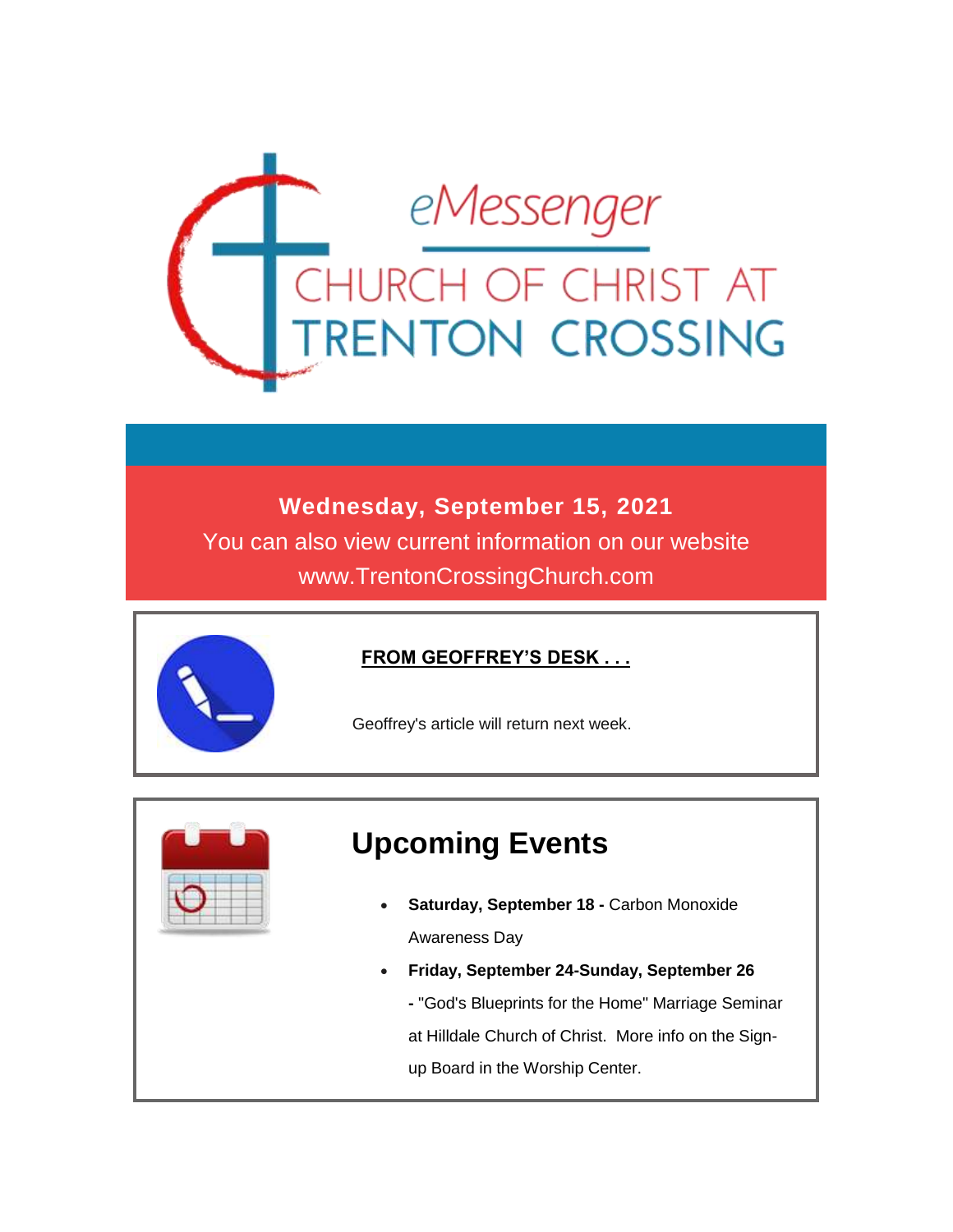- **Sunday, September 26 -** TC Fall Outing Honeysuckle Hill Farm, 3pm
- **Wednesday, September 29 -** NEW Wednesday Night Ladies Class, 6:30pm
- **Saturday, October 23 -** TC Ladies Day. More details later.
- **Sunday, October 31 -** TC Trunk-or-Treat. More details later.

**More information about Upcoming Events can be found in the box below.**

# **Church News**

 **Invitation to a Production -**Ann Love and Meghan Judd would like to invite you to the musical production of "You're a Good Man, Charlie Brown." Meghan will be playing the part of Lucy! This show is family friendly and good for all ages. Please come and support local community theater. We would love to see you there! You may purchase advanced tickets for \$15/ adult or \$18/ adult at the door. All student tickets are \$10. For online

tickets visit: [https://www.ticketsnashville.com/websales/pages/EntryPoint.aspx?gui](https://www.ticketsnashville.com/websales/pages/EntryPoint.aspx?guid=4d4a0a4a-0377-4933-ae46-8063f86a9d36) [d=4d4a0a4a-0377-4933-ae46-8063f86a9d36](https://www.ticketsnashville.com/websales/pages/EntryPoint.aspx?guid=4d4a0a4a-0377-4933-ae46-8063f86a9d36)

 **Home Assistance -** We have a female church member who needs assistance with light house work and some light personal care. She is looking for someone to come to her house twice a week for a few hours. There will be compensation. If you can help, please contact the church office.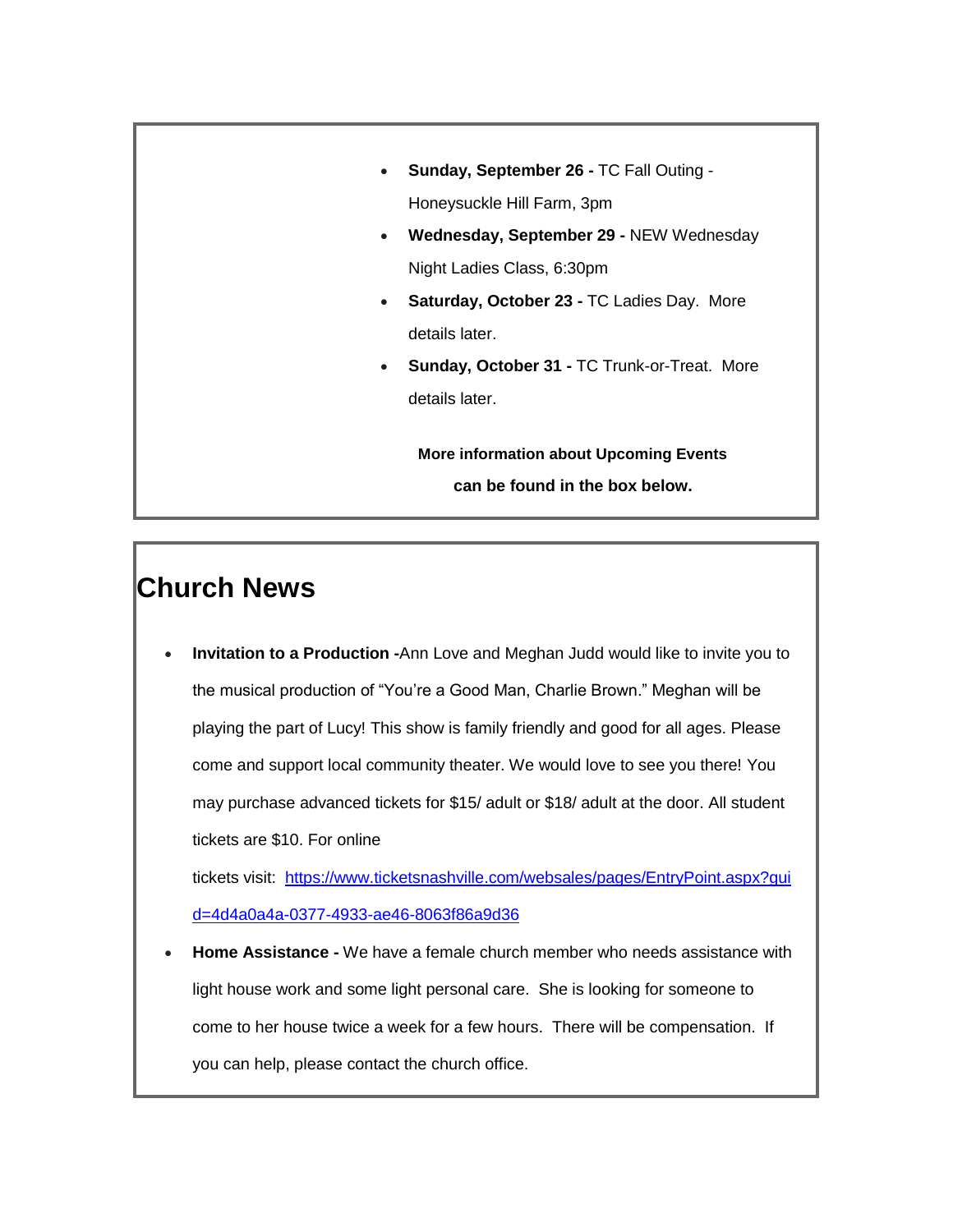- **Moving Assistance:** Scott and Anna Rawlins are moving to Texas and need help loading their belongings into a moving van. They will be loading the van on Sunday, September 26, at 2pm. Their address is 214 Kathleen Court. If you need more info, please call Scott at 931-221-9974.
- **Hands-On Flood Relief -** If you would like to help in person with the flood relief in the Waverly area, you can go to the Waverly Church of Christ (438 West Main St.), Monday-Friday, beginning at 8am.
- **Parkinson's Awareness -** The Parkinson's Awareness Group usually meet the 2nd Thursday of each month at 3pm in our Fellowship Hall. **Due to the rise in Covid cases, they will not be meeting until January.**
- **Dorcas Ministry -** The Dorcas Ministry meets every 2nd Thursday from 6-8pm in the Fellowship Hall. This ministry is for anyone of any age or talent level interested in crafting for God's glory. Their next meeting is tomorrow, September 9.



## **Wednesday Morning Men's Bible Class**

We now offer a Men's Bible Class on Wednesday morning at 10am. It meets in room G-101. We had a good number in attendance last week. We encourage you to join us!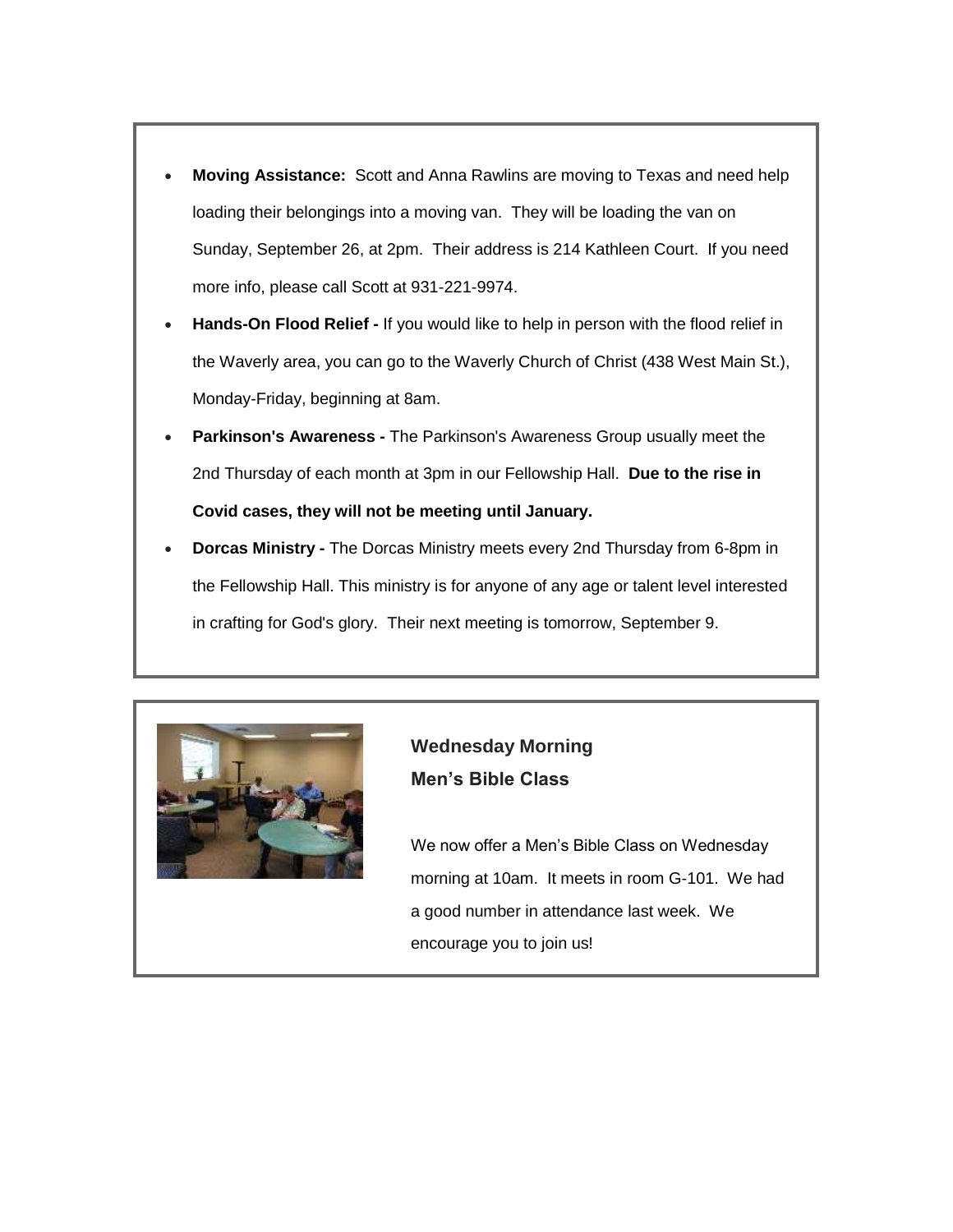

# **Carbon Monoxide Awareness Day September 18**

THIS Saturday, September 18, is Carbon Monoxide Awareness Day. Please check the batteries and the expiration date on your detector. If you do not have a detector in your home, please install one.



## **George Shelton Homecoming Celebration September 25**

Please join us on Saturday, September 25, for a Homegoing Celebration: a dedicated time to celebrate our memories of George Shelton.

This event has been purposely planned to remain outdoors in order to be Covid safe, so please dress accordingly. Everyone is encouraged to wear a Lylewood shirt and please bring your own lawn chairs.

We humbly request that you [sign up](https://2pz5j.r.bh.d.sendibt3.com/mk/cl/f/PLweeD8WetKxAGSHoLf8Jlkx6iGbYM_oZQN7_n1ANCM9H0XHbqfojIabLy7SbszcHHi14c5Kao-S2WaK3C4E7zXJFpa9XdQmYmyW1PXaH_tr9q6cu9BOuXtzma5MhHRpSEo7o9NjBdYs1bEhnBpVufeye3iWE3VNq6ND8O_2exu7oewqzSPb8r1EfC5IlDSXypAGSdONsZq1_Lq2YgdXxvnFRw1Xq5Rh1sdUioyL8V9afliIFWT09LNVThs3a1S5HHc8bqngOueif1TOgHjxE8DTi2i2v8sBPzaSxZAv3ogLnMSZe-QowUDSYG2PUc01tOWDbJznaSXKuMGmrRQjPxIQMIVZ) to let us know if you will be attending so that we may plan accordingly for catering and parking.

The day will include:

12:00 pm - Dedication Ceremony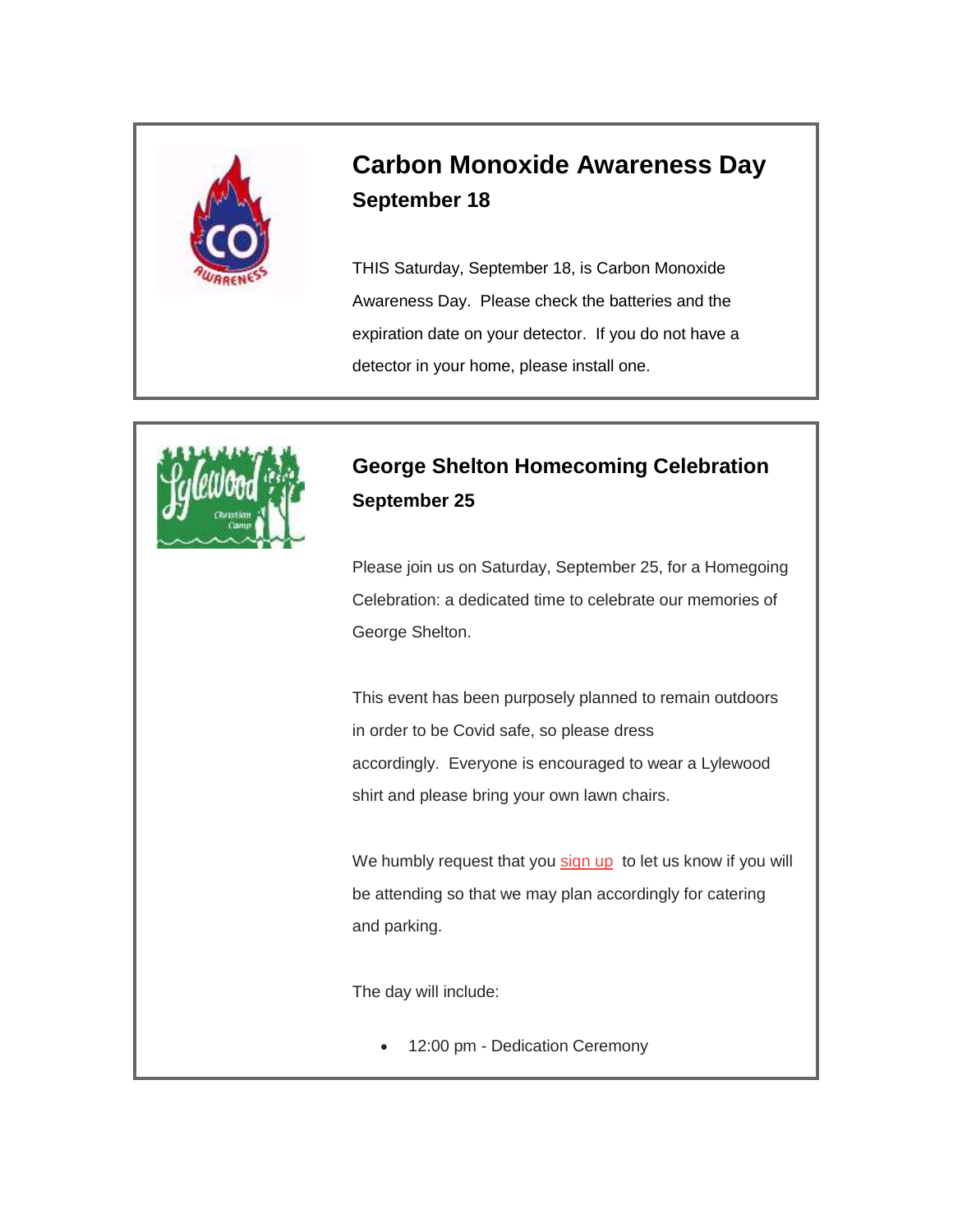- 12:30 pm Picnic-Style Fellowship Lunch (in partnership with Shiloh Bar-B-Que)
- 2:00-4:00 pm Homegoing Celebration Service which will include:
	- o A large open-air tent
	- o Devotional
	- o Sharing of your stories about George (please consider journaling your memories to leave with George's family)
	- o Cremation scattering ceremony

There will be no formal charge for lunch, but donations (cash/check/electronic) can be given to **Lylewood in** [George's honor](https://2pz5j.r.bh.d.sendibt3.com/mk/cl/f/QNRt5SkjquAukcV9C64WjLk2TH-hz7g-FmeGcULU3QBESn4IE3PIAdN2Rv-wwEJLmLqzqu3Qp3cMiXyyddd2yJ0ZwAYt4pZ1Kzfx5qqngw4D2rXGsMr-tBCOPX0fzUquL9yAzYgFGfIm1Xo42xWBWQxezq9_a4IROp52igwgJtfhufk9Gda4ObWTjbsPf20I2jZBLETXVLEMcYHnIRvX-HFrTi2jmn0xxYuxR2Yah40u26oUOH60CqY9IbCxwoqi3-dyhZL-s5J6dvew-diazRuHX9fiA3niVb0) or to the **Shelton family fund**.

On behalf of the Shelton and Lylewood family, thank you for making provisions to attend George's Homegoing Celebration on Saturday, September 25th.



# **TC Fall Outing Sunday, September 26 3pm**

Sunday, September 26, we want to meet at Honeysuckle Hill Farm at 3pm. Activities are available for the whole family, and you can check them out on their website at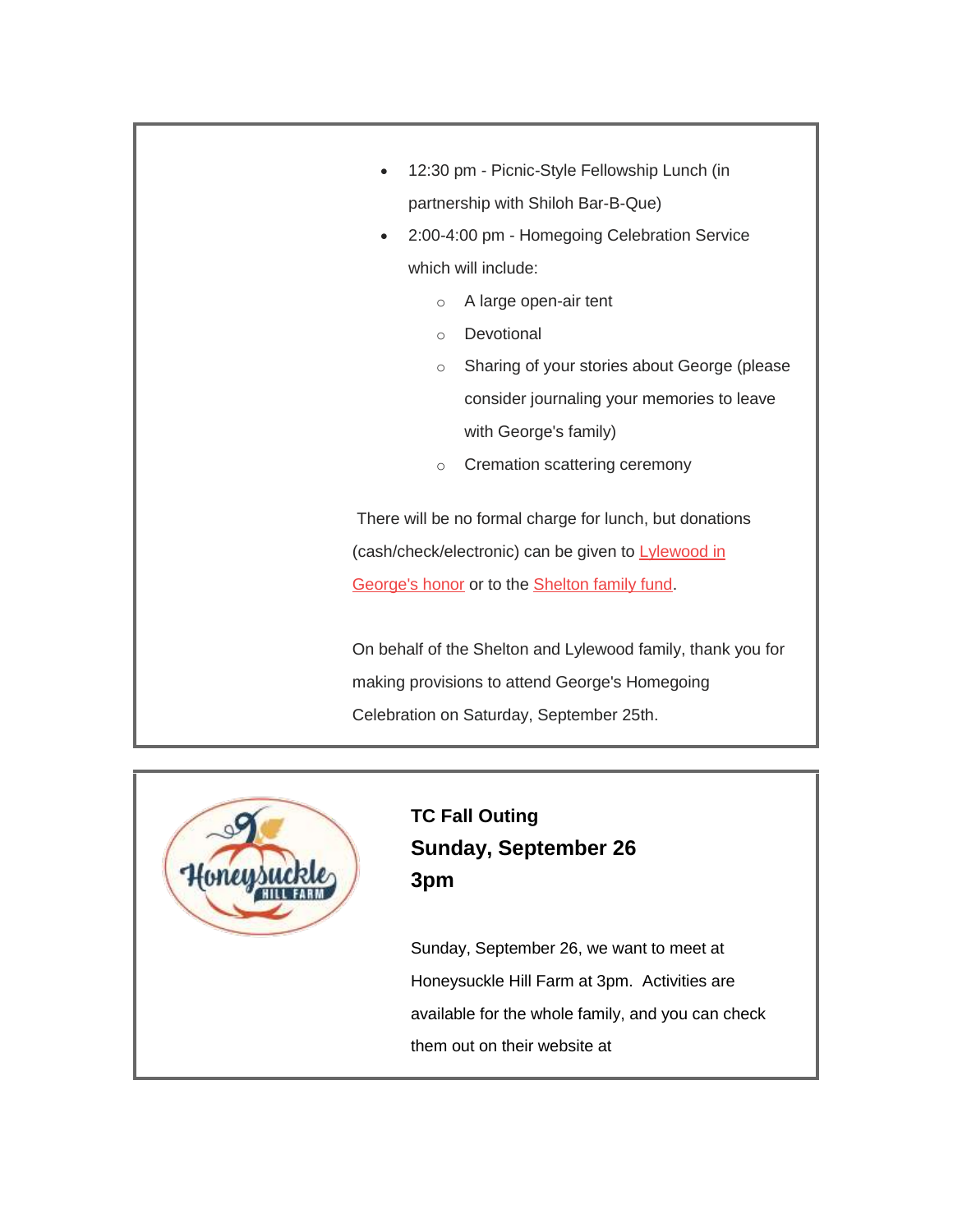[http://honeysucklehillfarm.com.](http://honeysucklehillfarm.com/) The cost is \$18.50 (plus tax) per person except. Children ages 2 and under are free. We will meet and have dinner together on the farm at 5pm. You can bring your own meal, or the farm offers a variety of food options. The address is 1765 Martin Chapel Road, Springfield, TN, 37172. **Please sign up on the Sign-Up Board in the Worship Center by THIS Sunday, September 19, if you plan to attend.** For more info, see Jeff or Misty Shocklee.



# **Ladies Wednesday Night Bible Class Beginning September 29 6:30pm**

With our hectic schedules, lack of time, and not knowing where to start, it is often hard to know just where and how to begin studying a book in the Bible. Starting Wednesday evening, September 29, Tammy Sharp and Lynda Hartsell will begin a study on "Women of the Word" written by Jen Wilkin. A sign-up sheet for the class and order form for the book will be placed on the Sign-Up Board in the Worship Center. Please consider joining the class. This study will show us how to use three critical stages of understanding when studying the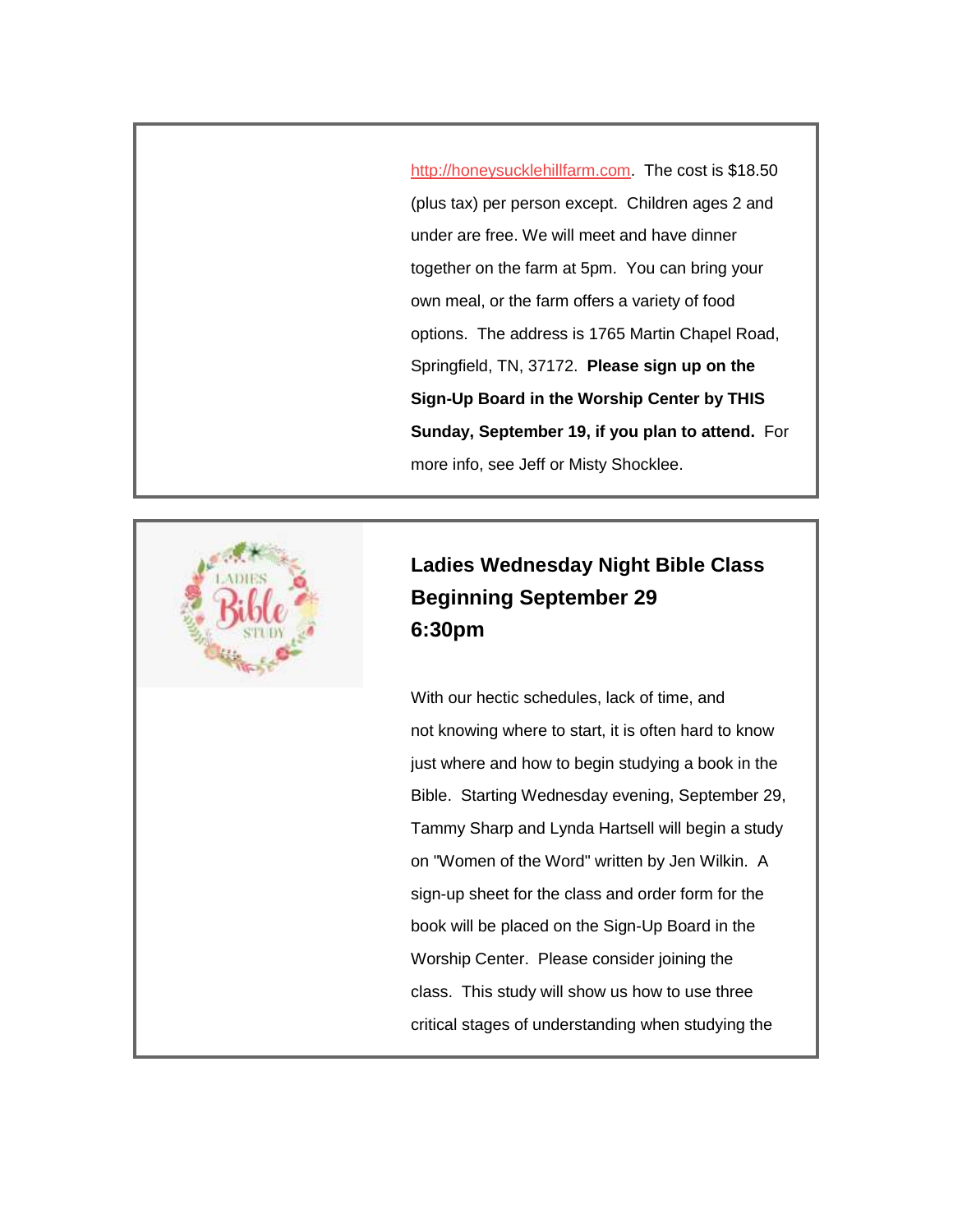Bible. We will meet in room G-102 at 6:30 on Wednesday evenings.



#### **Magi Boxes**

We are now collecting items for the Magi boxes. MAGI stands for **M**aking **A G**odly **I**mpact, and that is the mission of the MAGI Box Project. Christians from all over the United States pack gift boxes to be delivered to children in need both physically and spiritually.

This year, instead of asking you to complete a box with items, we will be collecting items and then we will have a "Box Stuffing Day." The boxes are for children ages 2-18, and all items must be able to fit in a shoe box.

Now through September 19, we will be collecting:

- Toys:
	- o car/truck/plane
	- o marbles/yoyo/small ball
	- o jump rope
	- o fashion/costume jewelry/pierced earrings
- Additional Items: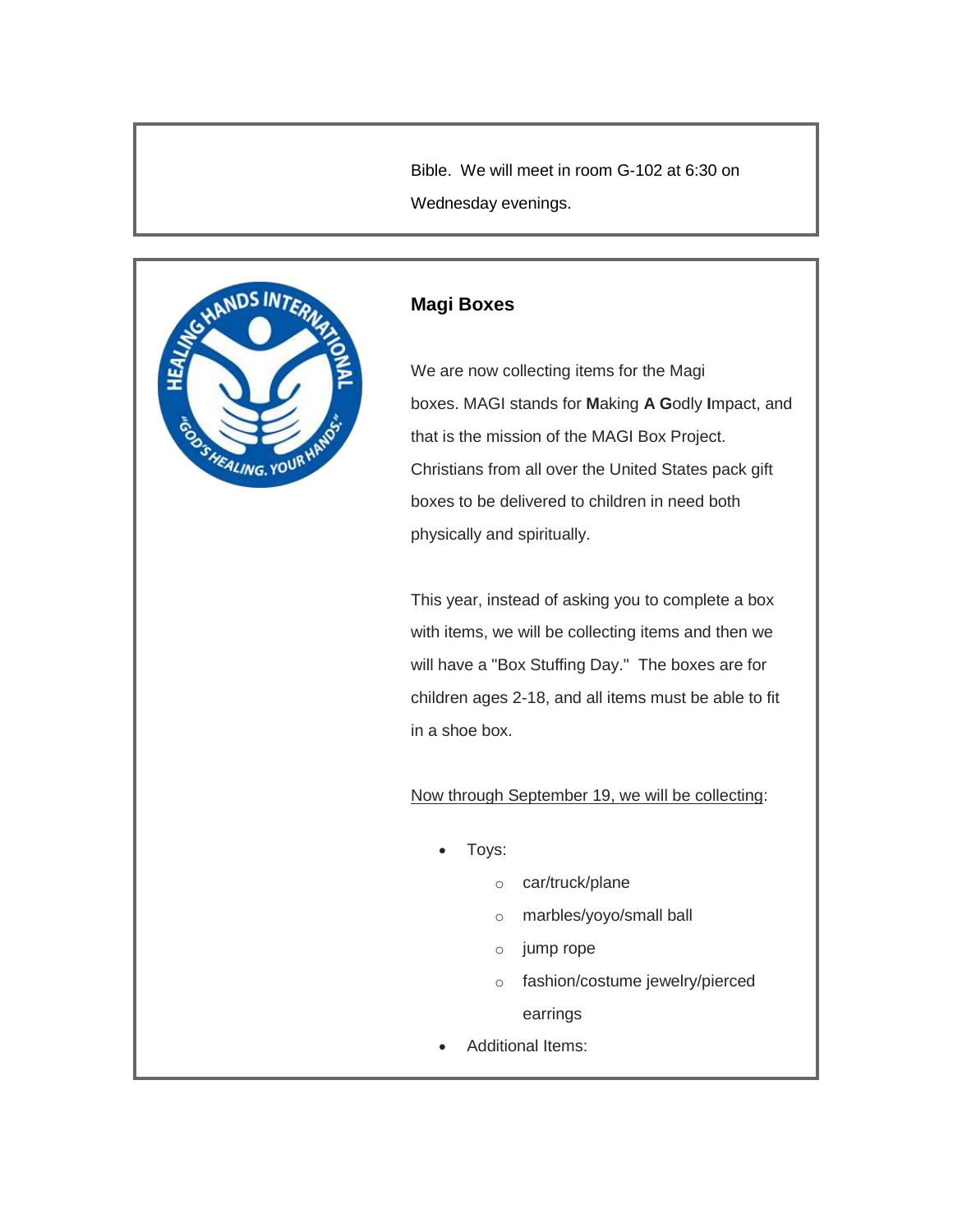- o bag of hard candy (NO chocolate or Jolly Ranchers)
- o nutrition bars/small jar of peanut butter with 1 year out expiration date
- o reusable water bottle or cup
- o flashlight with batteries
- o bandana/scarf
- o small umbrella
- o small hammer

We will have a bin in the Worship Center to collect your donated items. There is a sheet with this info on the tables in the Worship Center. If you have any questions, please see Diana McArthur or Chris Middleton.



#### **The Well Coat Drive**

During the month of September, we are collecting coats for The Well. We need all sizes for men, women, boys, and girls. Please donate new or gently used coats (no stains, holes, missing buttons, or broken zippers.) We will have a collection bin in the Worship Center in addition to the collection bins at the Fellowship and Office entrances.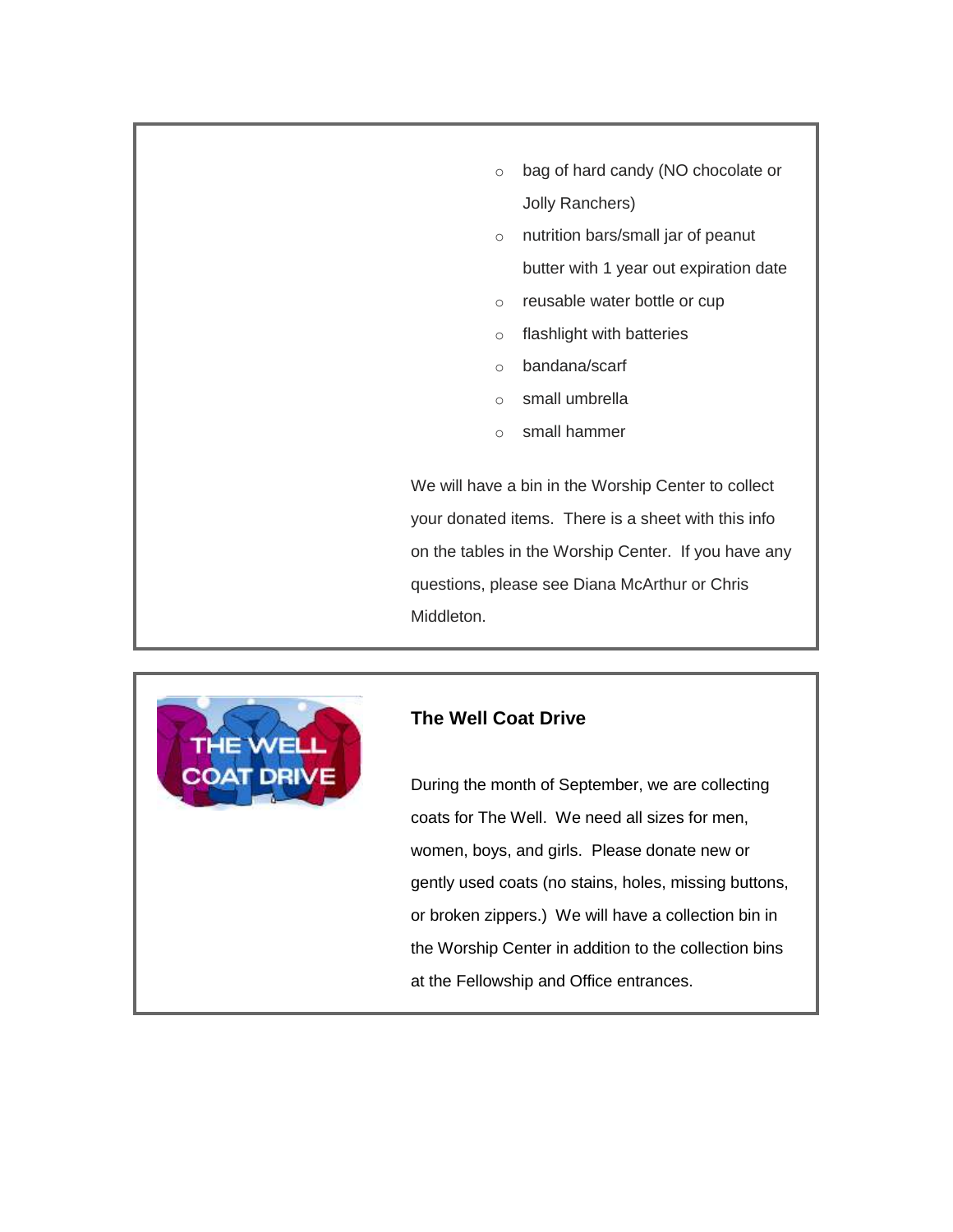

**TC Trivia Night Sunday October 3 5-8 pm.**

Bring your Bible knowledge and join us for a night of Trivia! We will begin the night with a cookout so bring your lawn chairs or a blanket. We will also have games for the children.



## **TC Ladies Day Saturday, October 23**

Our TC Ladies are hosting a "Ladies Day" on Saturday, October 23. The guest speaker will be Tiffany Malone from Healing Hands International. The topic is "All Things New." It will begin at 9am and lunch will be provided. We will have more details later on this wonderful event. We need help in preparing for it. If you would like to volunteer, there is a sign-up list on the Sign-Up Board in the Worship Center. If you have any questions, please see Joyce Johnson.

### **TC Helps Waverly - Again**

We were able to return to Waverly last Thursday to offer assistance and supplies. (A huge thanks also goes to Lowe's for their generous support.) We also took food and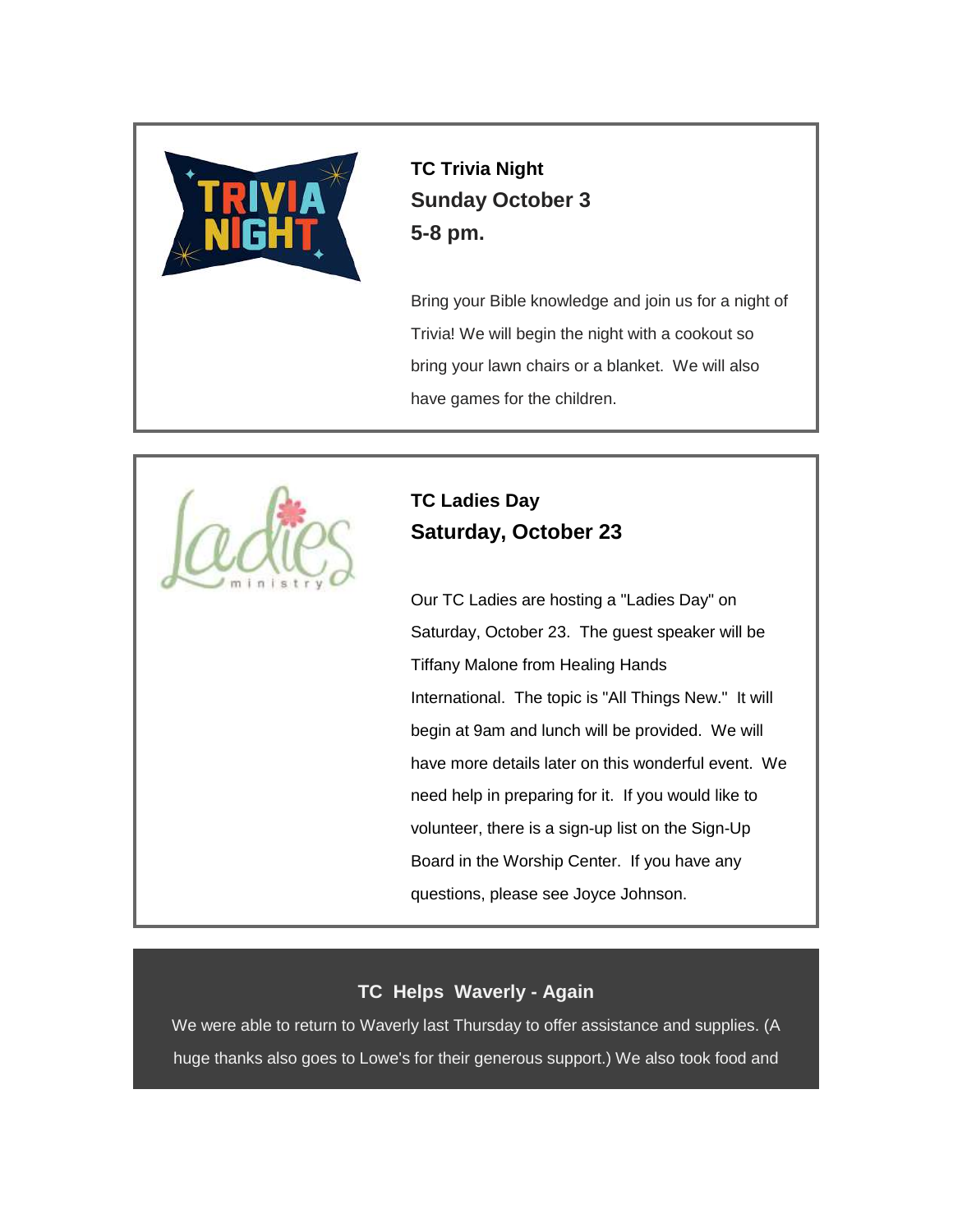were able to serve hundreds of workers. Your generosity has been amazing! We have collected almost \$13,000!!







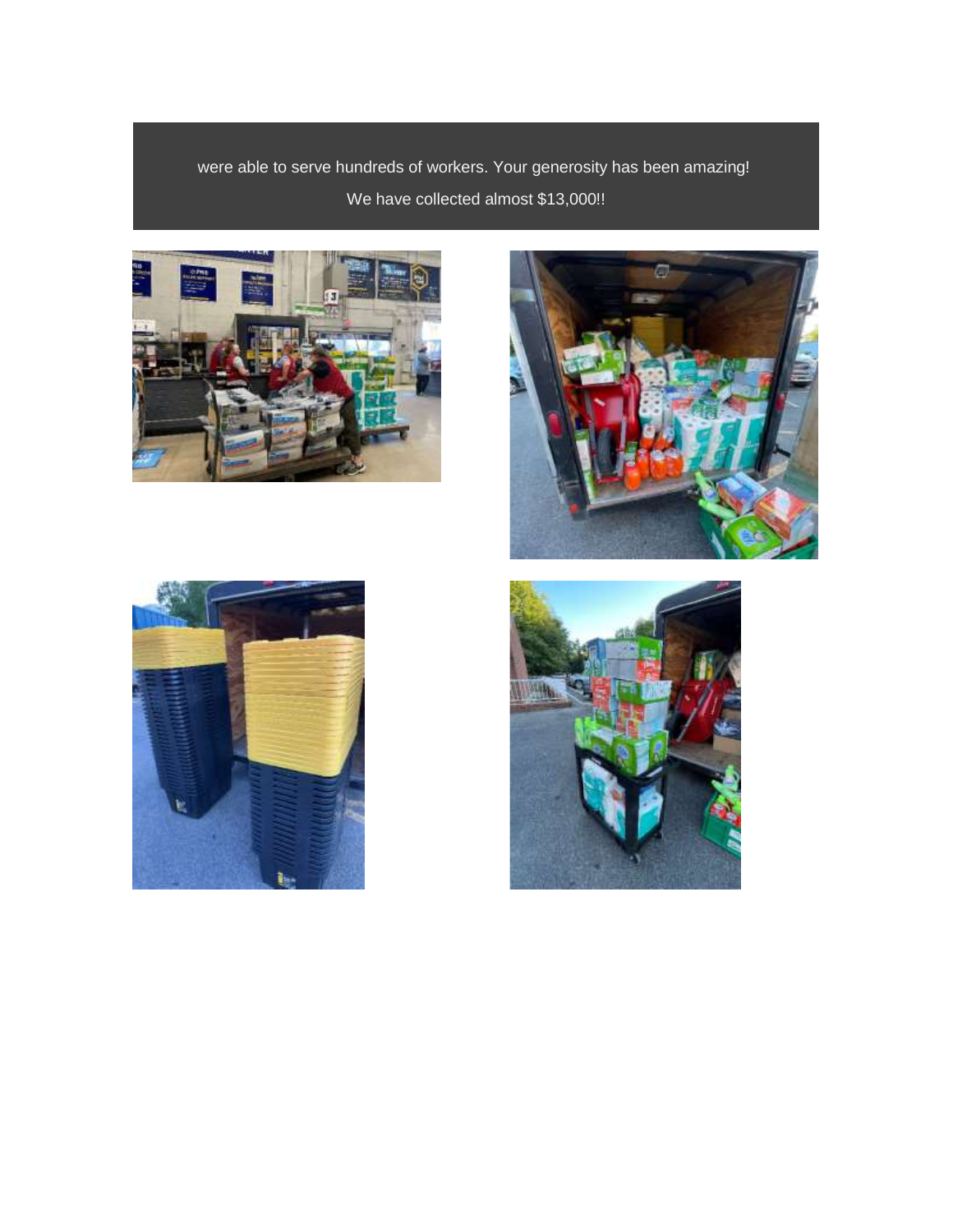







# Elementary Families Special Presentation

Thank you to Nabil and Nawal Jan and their son, Ethan for their preparation of the Biblical area food and sharing their story with the elementary children and their families. Wednesday night They are a blessing to our church family.



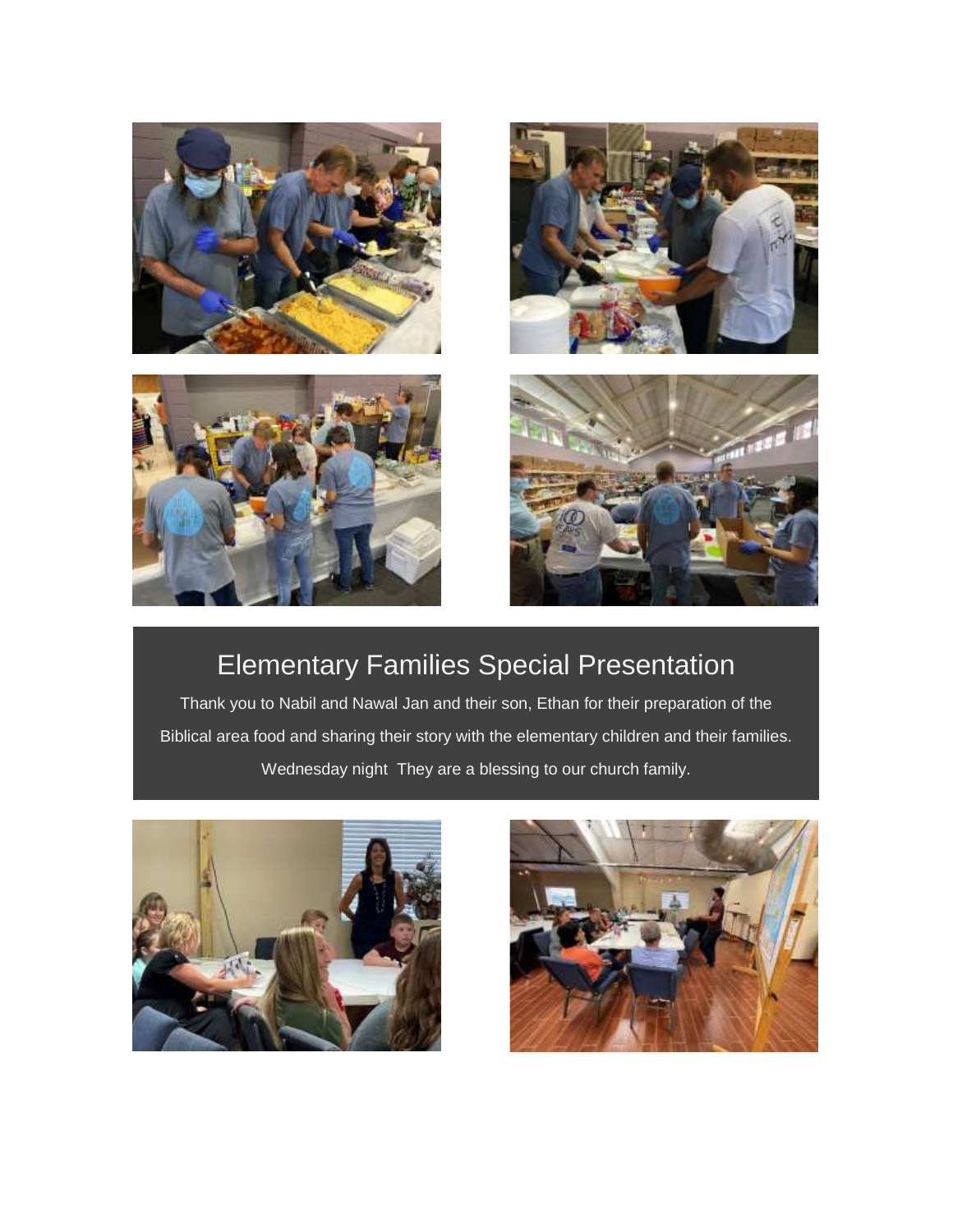









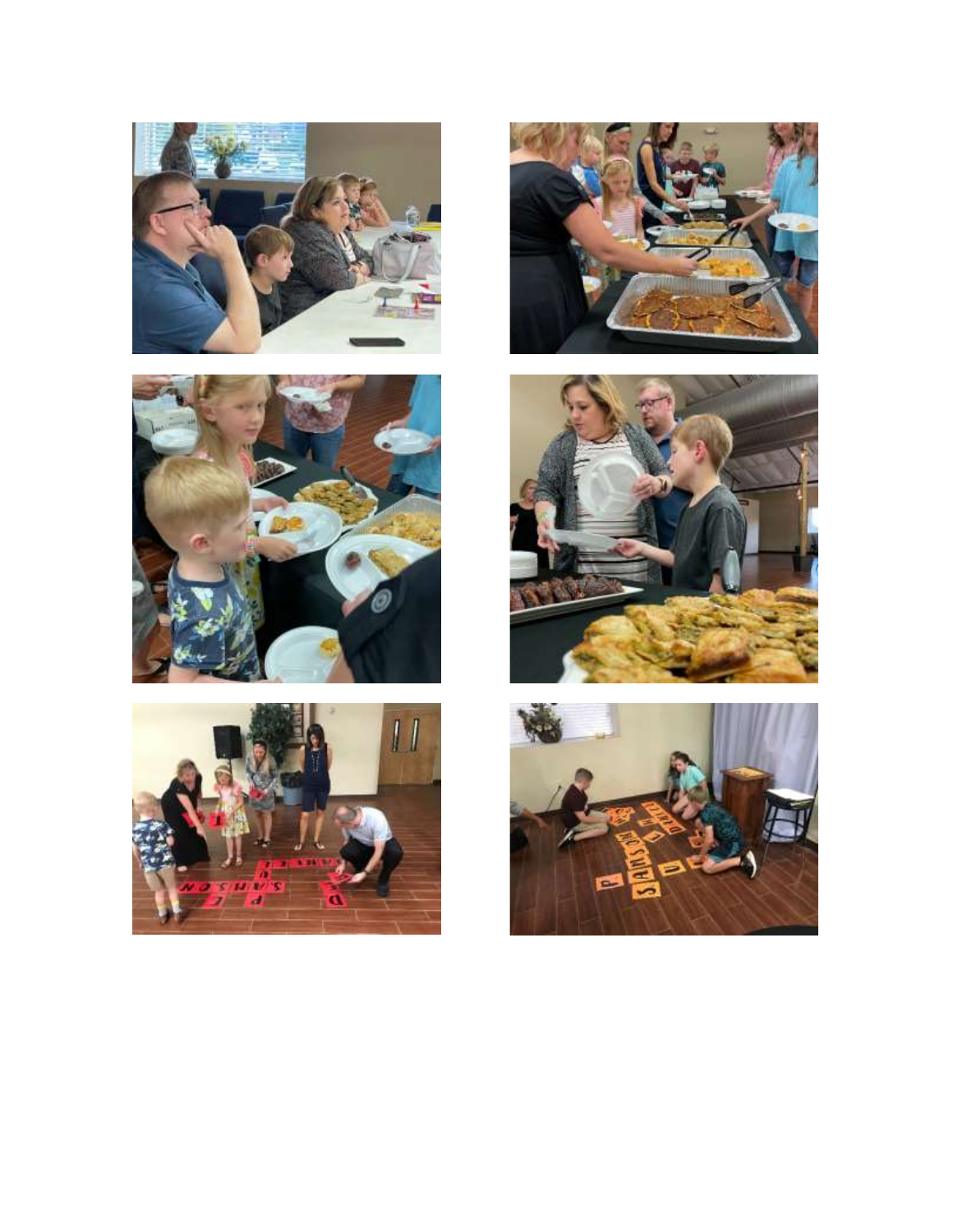





# **UTCYG**

**Sunday Morning 9am** Middle School Class (6th-8th) High School Class (9th-12th)

**Wednesday Afternoon Fellowship and Mid-Week Bible Study 4:30-8pm** Middle School Class (6th-8th) High School Class (9th-12th)



# **News From The WELL**

**Items you can help replenish:**

**We do not need donations of plastic Walmart-type bags at this time.**

**What we are needing right now: We are now accepting fall and winter clothing. We are still in great need of boys size 6-8 clothing and girls size large clothing.** Please make sure that your donated items are clean and in great shape. Drop-off times are Monday and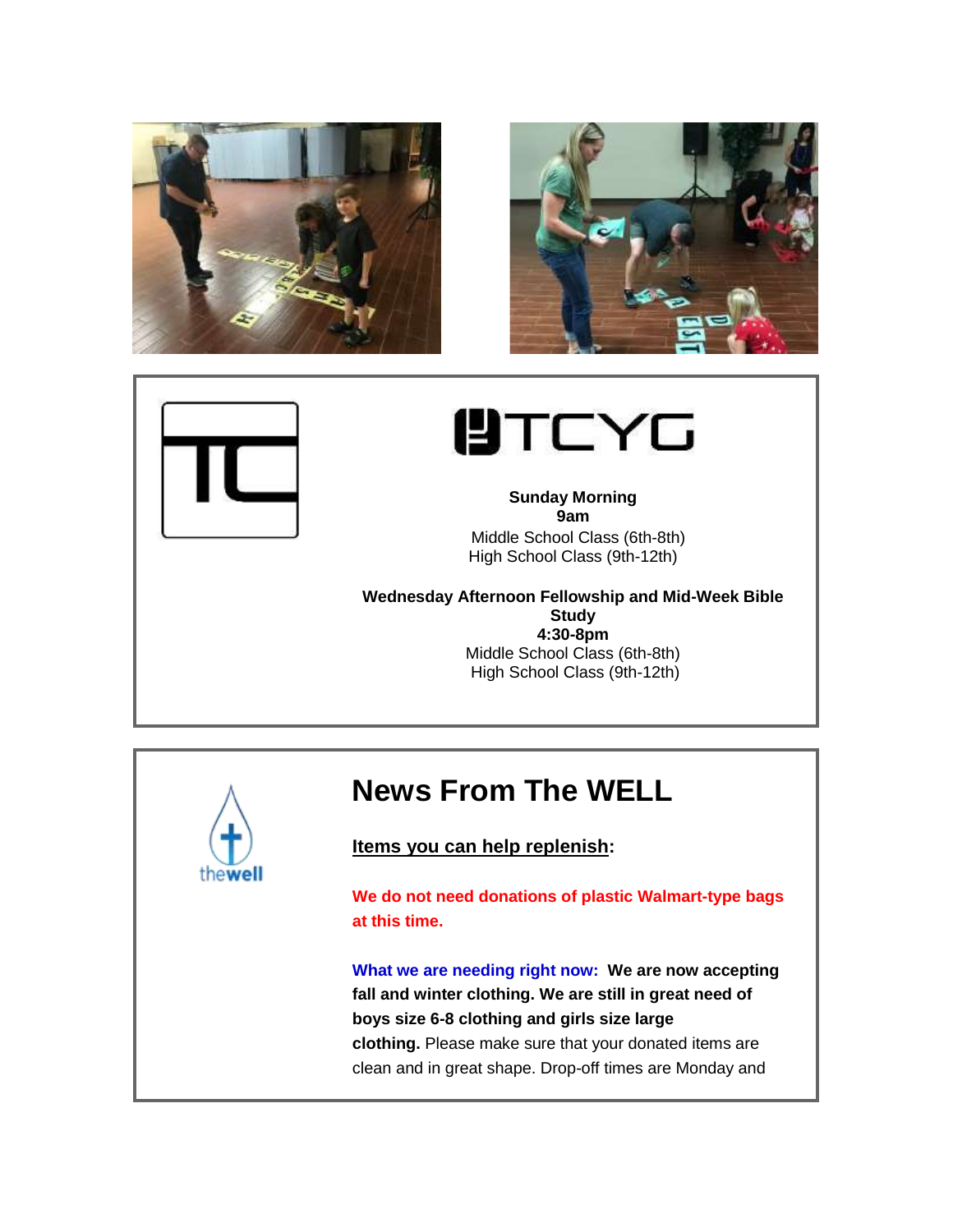Wednesday, 1-6pm. Come to the back of the building and ring the doorbell. Someone will come to the door and receive your donations.

#### **Clothing Guidelines:**

- Drop-off times are Monday and Wednesday, 1-6pm. Come to the back of the building and ring the doorbell. Someone will come to the door and receive your donations.
- We are ONLY accepting items that are in GREAT shape. Please send all other items to another ministry in town.
- The green bin behind our building is closed at this time. Please do not leave your donations outside! Any items left outside will be disposed of.

**Food Item:** None at this time.

#### **Well Contact Information:**

931-802-2889 TheWell@TrentonCrossingChurch.com



#### **Donation**

Christian and Jonathan Over made a donation to the

F.U.E.L. Program in memory of their mother, Katy Over

(daughter of Chris Watson.)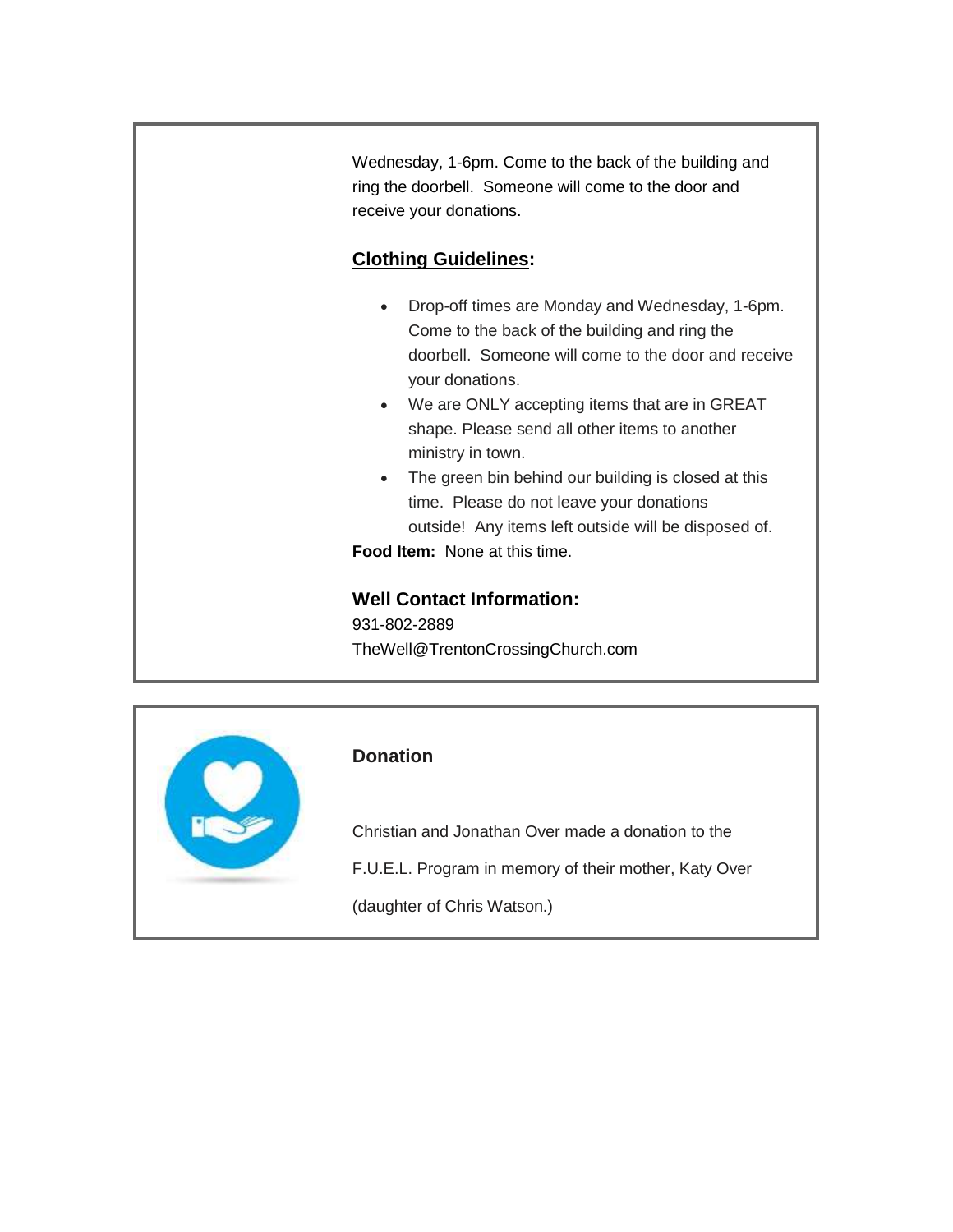

To all who contributed money and/or supplies to the Waverly Church of Christ for flood relief, I thank you. Waverly is my hometown and I grew up going to the Waverly Church of Christ. The town and the church hold a special place in my heart and there are no words to tell you how much your help is appreciated.

Thank you all.

Pam Lee



**If you or someone you know needs to be added to our TC Prayer List, please contact the church office.**

 **Sympathy:** We extend our sympathy to Andrew and Autumn Gettelfinger at the passing of Andrew's mother. Her funeral was last weekend in Lenoir City,

Tn.

We extend our sympathy to Tom and Kim Norvell at the passing of their 7 year old granddaughter, Norah Howard. The Norvells are past members. If you would like to send a card to the family, send it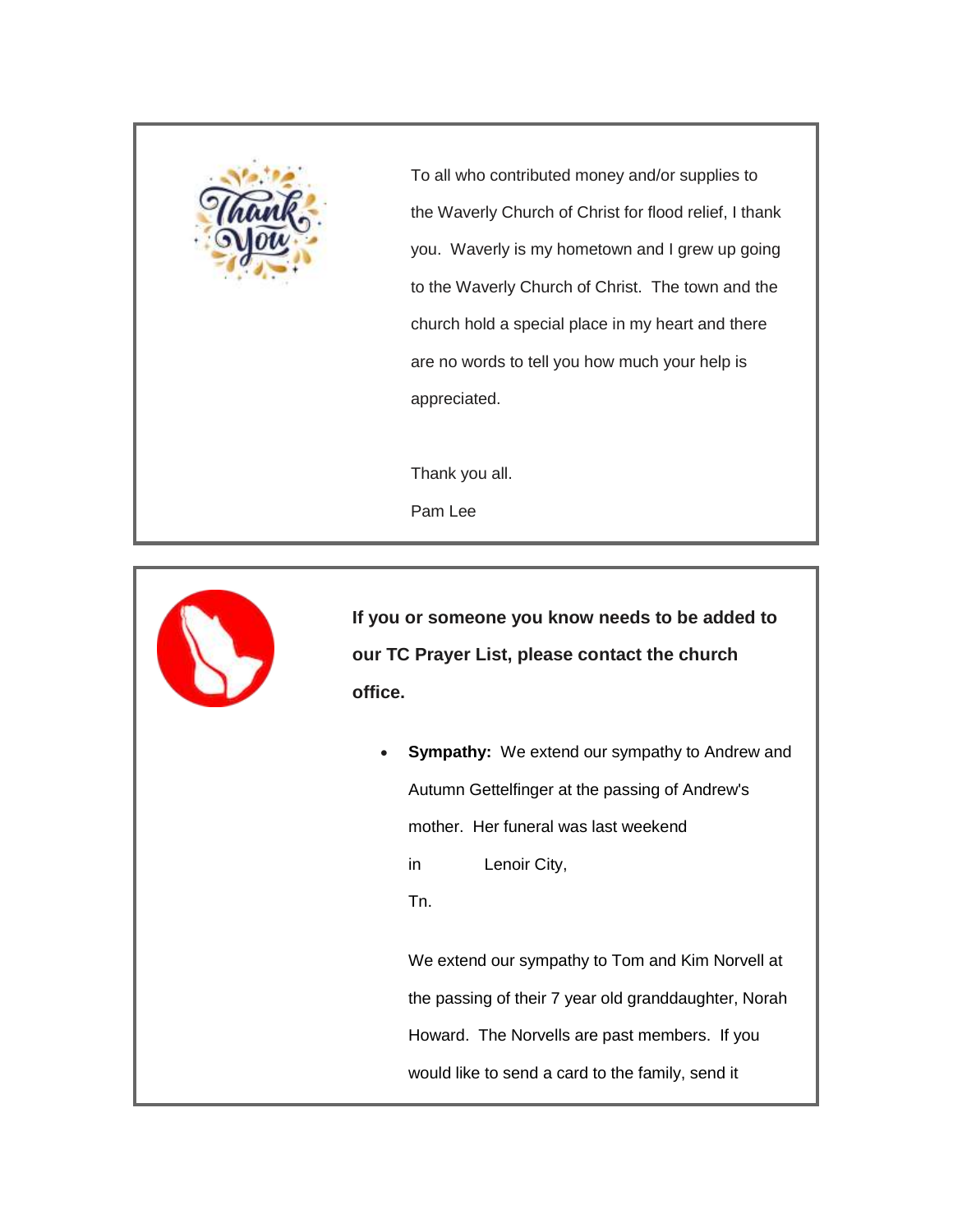to: HOPE HOSPICE - Attn: Tom Norvell, 611 N Walnut Avenue, New Braunfels, TX, 78130.

 **Hospital:** Benjamin Fuller, 2-year-old son of Matthew and Monique Fuller, is in Vanderbilt Children's Hospital. He is not doing well at this time.

Pat Thompson is in Tennova Hospital with pneumonia.

 **Home:** Mike Hartsell is home recovering from back surgery.

Jenny Muiznieks is doing well at home following gallbladder removal surgery.

- **Continued Prayers:** McKenzie Banning, Geneva Chester, Glen & Marilyn Ezell, Kara Alsup Harris, Nell Harris, Marlene Hawkins, Bob Lewis, Mary Linton, Ann Suddeath, Greg Troupe, Harold and Carolyn Vann, Kathryn Woods, and Lillian Wright.
- **Home-Centered:** Linda Allen, Jimmy & Betty Collier, Frances Johnson, Virgie Mallory, and Dorothy Oliver.
- **Family & Friends**: Shelia Bernard (mother of Roshaun Anderson) is in the hospital with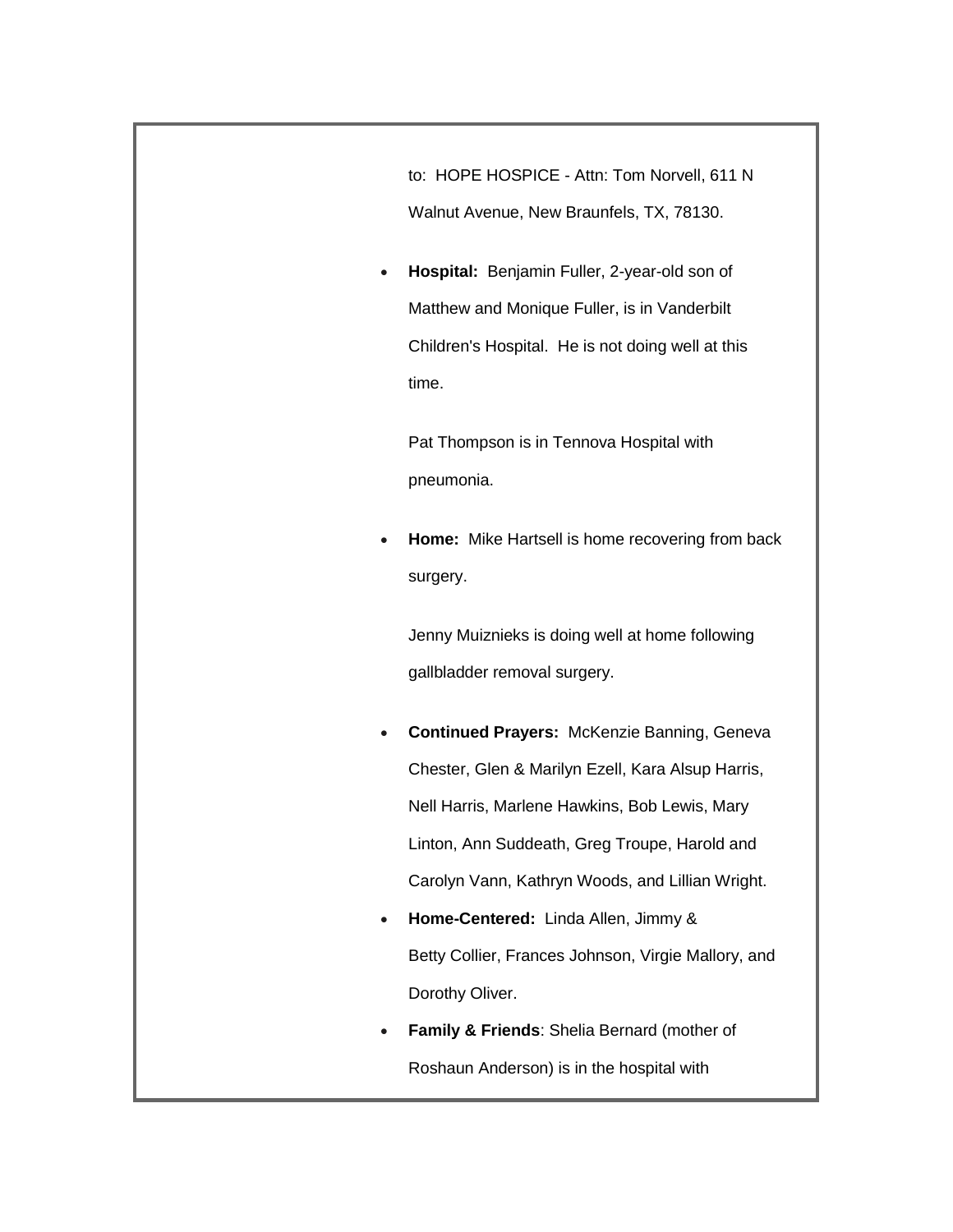pneumonia; Darrell Brimberry (former member) is recovering at home; Glen Chester (brother of Teresa Winn); Mya Everett (granddaughter of BeBee and Jody Townsend) is undergoing radiation and chemo treatments for cancer; Scott Loutner (uncle of Annalise Middleton) is in the hospital in Virginia with Covid; Chuck and Diane Middleton (parents of Chris Middleton); Renee Reid (sister of Jeff Shocklee) fighting breast cancer; and Louann Tidwell (daughter of Barbara McDonald and sister of Monica Allen) was a 15-year breast cancer survivor but recently diagnosed with cancer in her bone, liver, and spine. She also has three broken ribs and a broken back; Jerry Waller (father of Dana Lancaster); and Myron Warden (son of Marlene Hawkins).

 **Arcadia Senior Living:** Glen and Marilyn Ezell, Apt. 304;

Harold and Carolyn Vann, Apt. 313;

Lovetta Wright, Room 226 (175 Chesapeake Lane, 37040)

 **Fieldstone Place:** Dottie Hall, Room 1009 (51 Patel Way, 37043)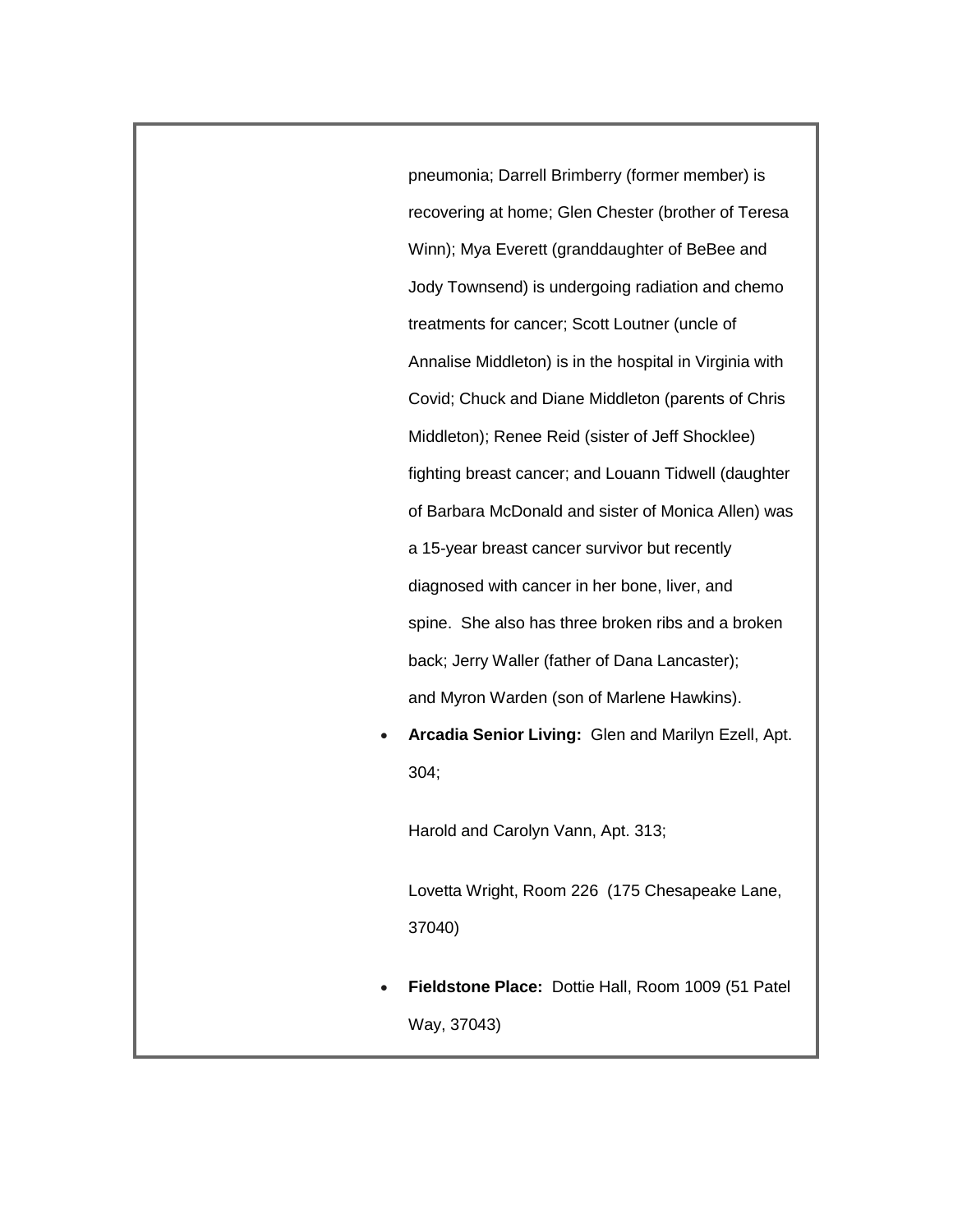**Jubilee House:** John Harrison, Room 114;

Barbara Tatum, Room 229 (475 Bellamy Lane, 37043)

 **The Villages at the River Club:** Pat Thompson, Apt. 308;

Betty Wood, Apt. 405 (1176 Warfield Blvd., 37043)

- **Uffelman:** Tammy Roe, Apt. 302: (215 Uffelman Dr., 37043)
- **Walking Horse:** Anita Cooper, Room 125 (207 Uffelman Dr., 37043)



# **WAYS TO CONNECT**

In addition to our in-person worship assemblies and activities at the building on Sunday mornings and Wednesday nights, there are various ways for you to connect with us on Sundays, and they are posted below.

PLEASE NOTE: You DO NOT need to be registered